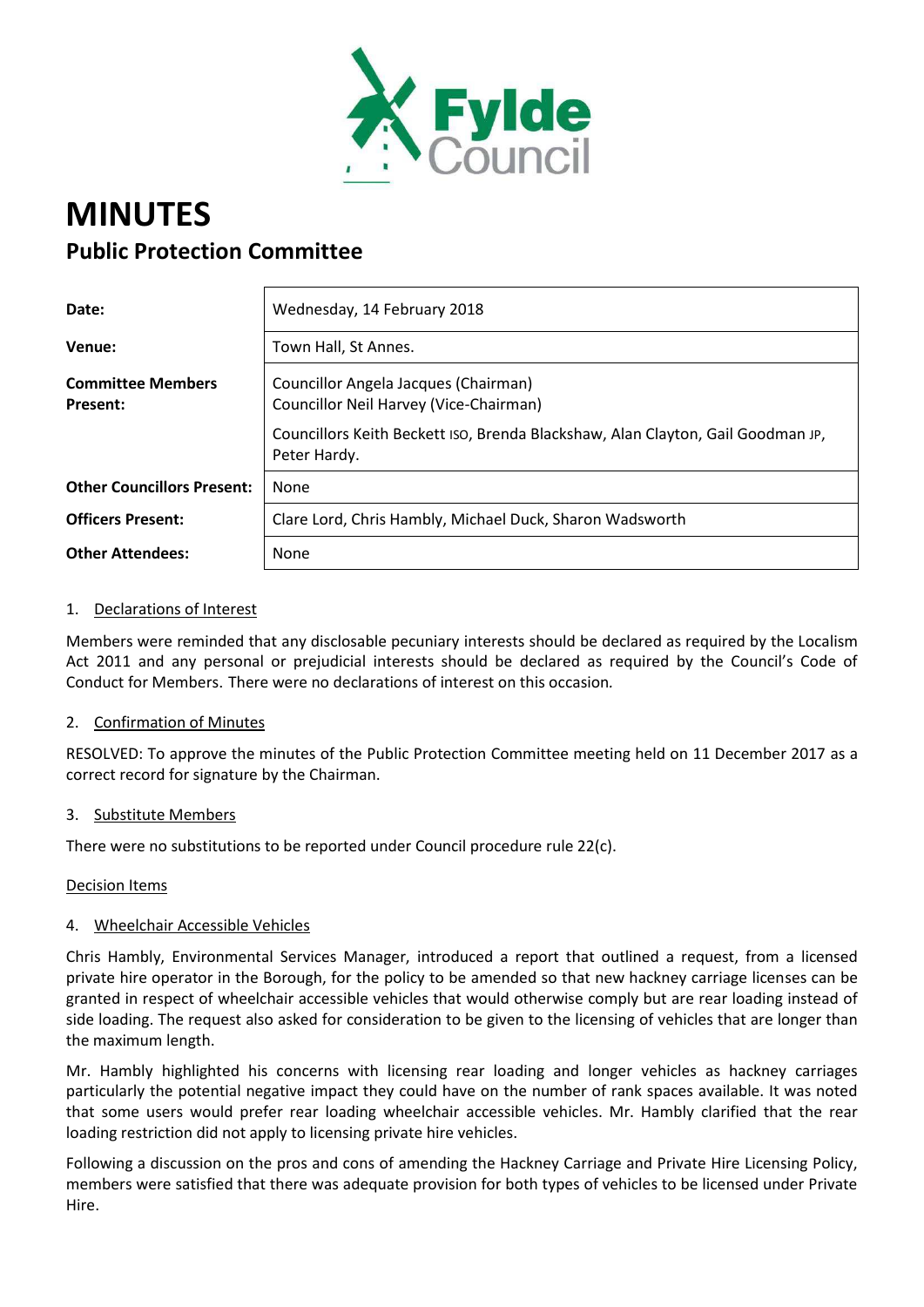Minutes – Public Protection Committee – 14 February 2018 The committee RESOLVED:

- 1. Not to amend the Hackney Carriage and Private Hire Licensing Policy.
- 2. To evaluate the effect the policy has had on the number of licensed wheelchair assessable vehicles in twelve months.

## 5. Caravan Site Licensing – Review of Mobile Home Fee Policy

Michael Duck, Senior Environmental Health Officer – Commercial, introduced a report that outlined proposed administrative changes to the Mobile Home Fee Policy. No amendment to the fees charged were proposed.

It was RESOLVED to approve the amendments to the Mobile Home Fee Policy as outlined within the report.

## 6. Caravan Site Licensing – Lyndale Caravan Park

Mr. Duck presented a report relating to Lyndale Residential Caravan Park, Preston New Road, Westby with Plumptons, detailing a request from the site owners, Cornerstone Land Development Ltd, to remove Condition 17 of the site licence which imposes a requirement on the site licence holder to provide an accessible telephone for calling the emergency services.

The site owner had stated that the fourteen residential vans on the site had landlines and that in the last ten years no emergency phone had been made available. Concerns were raised by Lancashire Fire and Rescue service and Members over the accessibility to a landline in an emergency and the signal strength and coverage of the mobile network in and around the caravan site.

Following a detailed discussion it was RESOLVED to delegate the decision to remove Condition 17 of the site licence to the Director of Resources subject to the receipt of a written survey of the signal strength of the mobile phone network, carried out by an independent, qualified person, which confirms that the caravan site benefits from adequate mobile phone network coverage.

## 7. Caravan Site Licensing – Primrose Bank Caravan Park

Mr. Duck introduced a report relating to Primrose Bank Caravan Park situated at High Moor Farm, Singleton Road, Weeton. A request had been received from the site operator, Pure Leisure, seeking to increase the number of holiday caravans on site to Fifty-two (52) and remove part of Condition 2, of the site licence issued on  $7<sup>th</sup>$ November 2016, to allow year round holiday use.

Planning permission, 13/0531, had been granted on 29<sup>th</sup> October 2013, for change of use of land to a holiday caravan site open twelve months of the year. On 15<sup>th</sup> February 2016 planning permission, 15/0772, was granted for change of use for part of the site from 30no. touring holiday pitches to 20no. static holiday pitches.

Concerns were raised about the suitability of the small scale sewage treatment plant in ensuring that it was capable of accommodating the static caravans. Members attention were drawn to condition 8 of planning permission 15/0772 that governed the suitability of the disposal of foul and surface water.

Following a detailed discussion it was RESOLVED:

- 1. To amend Condition 1 of the site licence to increase the total number of caravans on site to Fifty-seven (57) in total, consisting of Fifty-two (52) holiday caravans and Five (5) existing timber lodges.
- 2. To amend Condition 2 of the licence to allow all year round holiday use.
- 3. To notify the licence holder that the committee is minded to include the additional conditions to the site licence and to offer the licence holder the opportunity to make representations.
	- I. "Static holiday caravans shall be occupied for holiday purposes only and not as a person's permanent, sole or main place of residence.
	- II. "The owners/operators of the caravan site shall maintain a register of names of all owners/occupiers of individual caravans and evidence proof of their main home address, and shall make this information available at all reasonable times to the Local Authority".
- 4. In the event of the licence holder not making representations, to include the new conditions as detailed above.